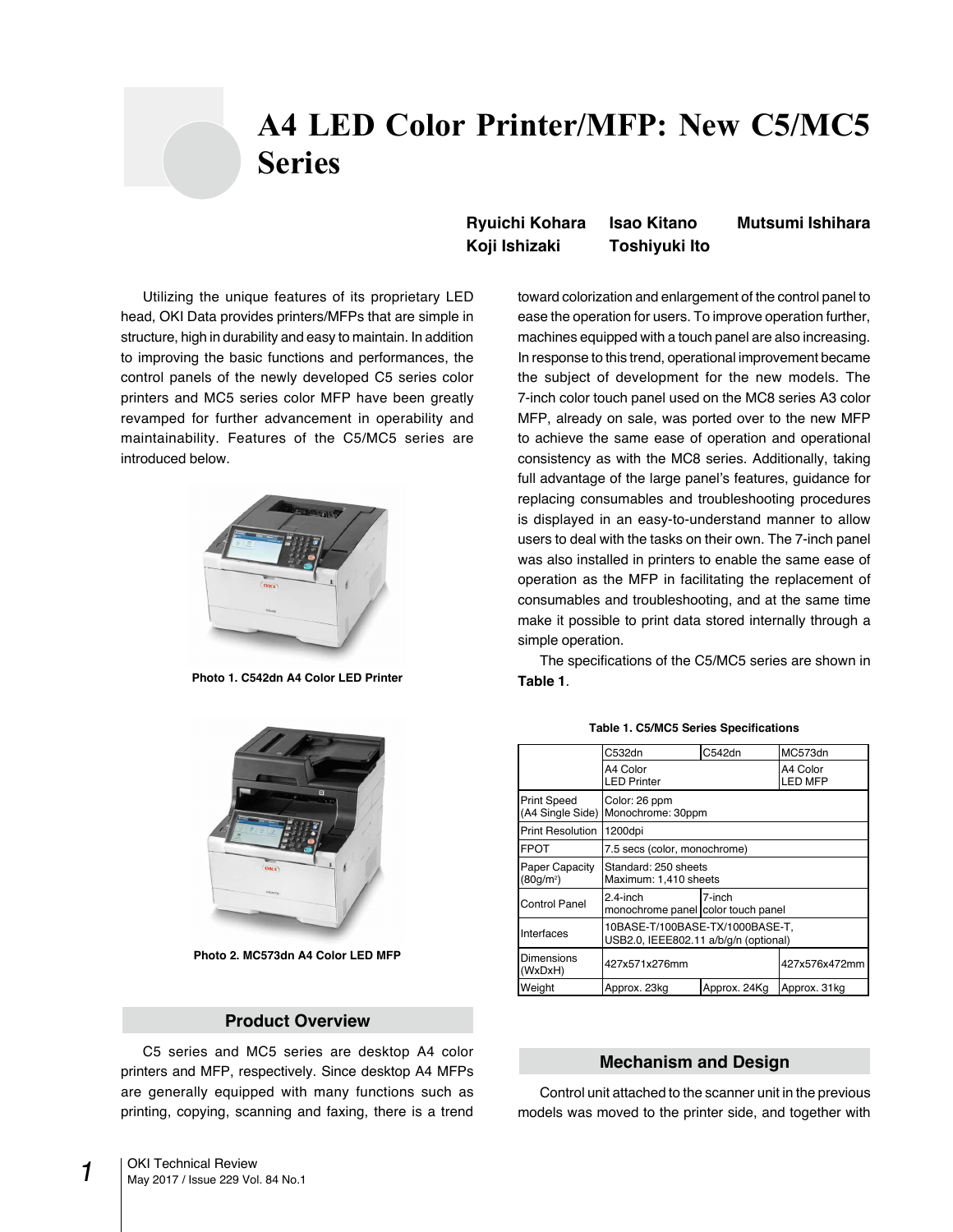the adoption of the 7-inch color panel, the printer and MFP operation was made the same. Placement of the control unit on the printer side ensured the visibility of the panel even when the scanner unit is opened. Furthermore, a tilt mechanism allows the control unit to be adjusted toward the user so that maintenance, such as image drum/toner replacement and paper removal during a paper jam, can be easily performed while referencing the guidance displayed on the panel.



**Photo 3. Maintenance**

The exterior design as a whole consists of tight curved surfaces, and such smooth surfaces results in a simple clean design. While the pale white and light black coloring adds a feel of inheritance to the design, the soft form provided by the corner R's (rounded corners) aligned in the longitudinal direction (front and back directions) together with the sharp ridgelines gives the design a novel image.

## **Function of Control Unit**

In the previous A4 color MFP, the printer unit and scanner unit each had a CPU mounted on their respective control boards for distributed processing. These have been replaced by a single SoC (System-on-a-Chip), thus allowing the three new models (two printers and one MFP) to share a common control board. The input voltage (100V system/200V system) of the printers and MFP can also share the same power board, and together with the control board, cost can be reduced and the development period shortened.

## **Function of Firmware**

The printer/MFP common platform realized with the development of the monochrome models has been colorized to build a common platform for all color printers/ MFPs and leading to the production of C532/C542/MC573.

#### **Main Functional Improvements**

#### **(1) New Authentication Printing Specification**

In the previous models, access control function and ID authentication printing based on user authentication were added to the already supported password authentication printing/encrypted printing. However, the added function resulted in the loss of uniformity, made it difficult for users to understand, and degraded usability. Therefore, the new models were unified to a new specification for improved usability.

<New specification> (see **Table 2**)

- Shared job printing: for shared usage No password/unencrypted, can be accessed by anyone
- Private job printing: for secure personal printing
- User authentication/encrypted, linked with access control

Both supports printing/deleting from the job list improving convenience.



**Figure 1. Illustration of Authentication Printing**

| Table L. Additionated in Fig. 1111 1111 1111 12 Openingation |                            |                                             |  |  |  |  |
|--------------------------------------------------------------|----------------------------|---------------------------------------------|--|--|--|--|
|                                                              | <b>Shared Job Printing</b> | <b>Private Job Printing</b>                 |  |  |  |  |
| Feature                                                      | Anyone can print           | Only specific users can print               |  |  |  |  |
| Password                                                     | No                         | Yes                                         |  |  |  |  |
| Encryption                                                   | No                         | Yes                                         |  |  |  |  |
| List Display                                                 | Yes                        | Yes                                         |  |  |  |  |
| Access Control  <br>Link                                     | <b>No</b>                  | Yes (Password not required if<br>logged in) |  |  |  |  |

**Table 2. Authentication Printing Specification**

#### **(2) Expanded Network Function**

Although the wireless LAN of previous models only supported infrastructure mode, in light of the recent popularity of smartphones and tablets, AP mode function (function to enable wireless connection directly with a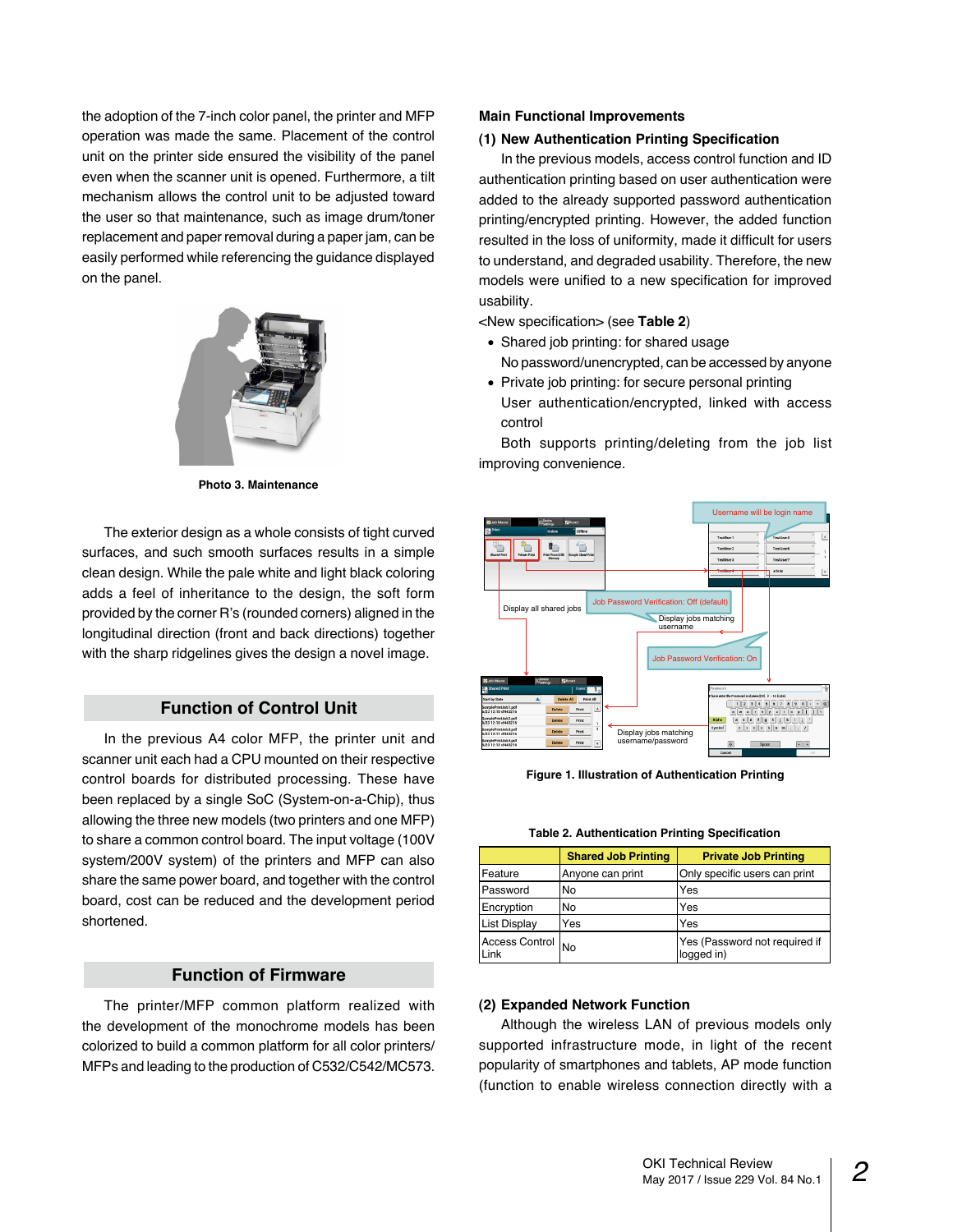device without a wireless access point) has been added. Moreover, wired and wireless LANs could not be used at the same time in the previous models. Starting with these new models, the network function has been expanded to allow simultaneous use of wired and wireless LANs.



**Figure 2. Illustration of LAN Connections**

AP mode has the same function as Wi-Fi<sup>\*1)</sup> Direct, and up to four devices can be connected simultaneously. The protocol supports 802.11a / b / g / n.

Apple's AirPrint\*<sup>2)</sup> and Google's Google Cloud Print<sup>\*3)</sup> are also supported, which enhances the convenience of use with smartphones and tablets.

## **Mobile Print Function**

As of the end of 2015, household penetration rate of information and communication equipment was 72.0% for smartphones, 33.3% for tablets and 76.8% for personal computers<sup>1)</sup>. The popularity of smartphones/tablets is spreading, and it is natural for printers/ MFPs to be utilized from these devices.

The use of smartphones/tablets with printers/MFPs is either the direct use of printer/MFP functions to print or scan documents or a secondary use in which smartphones/ tablets are used to search the Internet for solutions when such problems as paper jam or printing failure occur.

In order to respond to such needs, a wireless LAN access point mode was implemented in the printers/MFPs. This allows smartphones/tablets to access the printers/ MFPs directly for printing without the need to connect to the office backbone LAN.

In recent models, AirPrint for iOS and Google Cloud Print for Android have been implemented to support standard printing from smartphones/tablets. However, it is necessary to comply with the respective specifications, which makes it difficult to take full advantage of the unique

printer/MFP features without a proprietary app. Therefore, OKI Data provides a dedicated app called "Mobile Print."

On the TOP screen (**Photo 4**) of "Mobile Print," the user can select the printer or function. The app allows the printing of Web pages displayed in the app's built-in browser, photos and documents stored in the mobile device, and pictures taken with device's camera after preview and adjustments (keystone correction, monochrome conversion) are made.

Additionally in the Android version, documents can be scanned with the MFP then saved as files in the device or in the cloud via an app that supports cloud storage.



**Photo 4. Example of TOP Screen**

Furthermore, to aid in resolving problems such as paper jams and printing failures, there is a function to display the status of the machine and remaining amount of consumables before printing as well as a "search and resolve" function to display a FAQ site where the user can easily search for methods to solve problems. For troubleshooting, "Cloud Support" app is provided to offer more advanced support functions. If the print quality is poor, the sample of the printout can be scanned, linked with the machine then sent to the cloud. At the time of consultation with the call center, the sample printout can be referenced by the call center to provide a solution that will cope with the situation.

## **Solutions Support**

Many MFP manufacturers have proprietary open platforms implemented in their machines to enable development of solutions that link with external business

\*1) Wi-Fi is a registered trademark of the Wi-Fi Alliance. \*2) Apple and AirPrint are trademarks of Apple Inc. registered in the United States and other countries. \*3) Google, Android and Google Cloud Print are trademarks of Google Inc. Other company names and product names mentioned are trademarks or registered trademarks of their respective company.